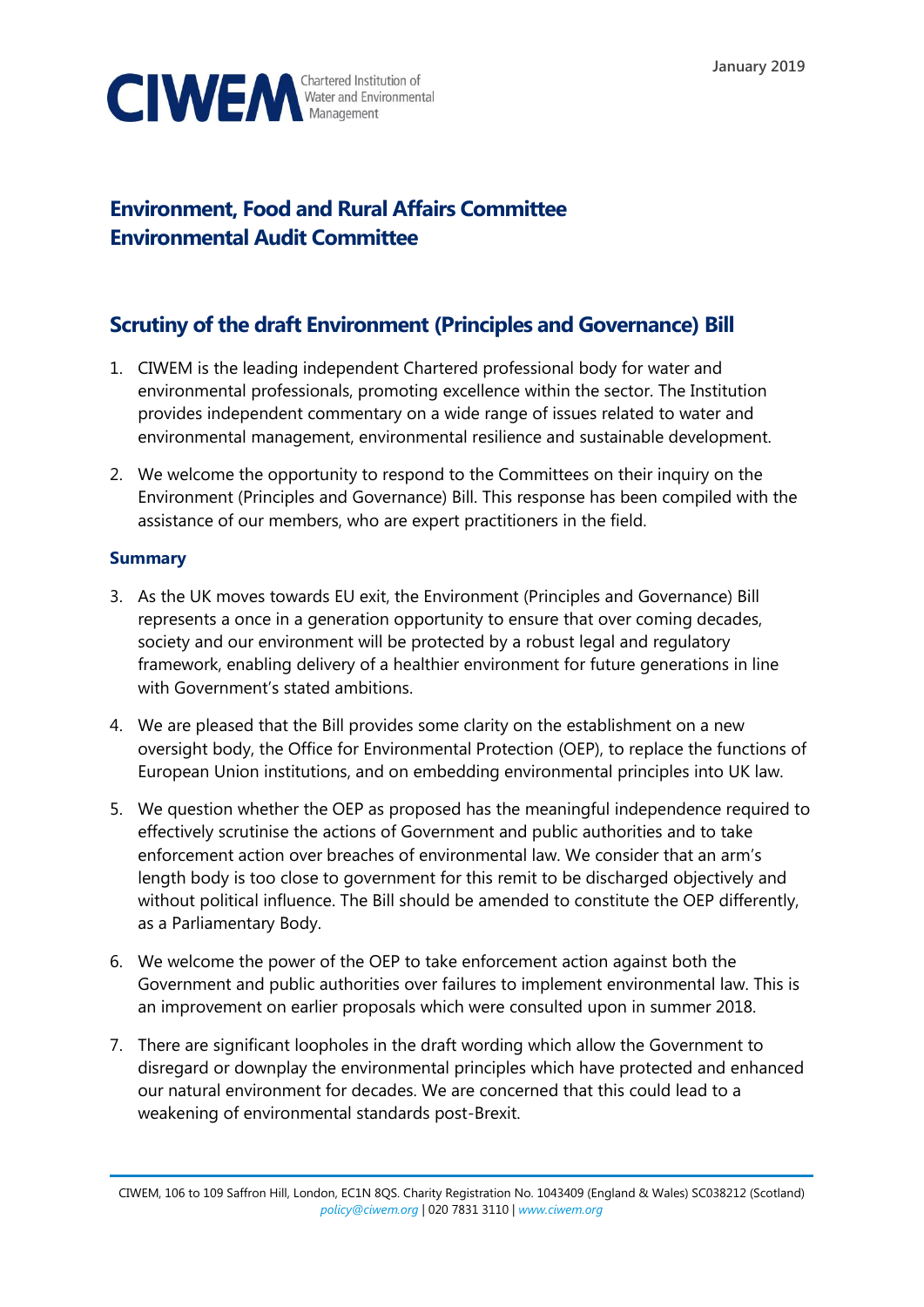- 8. The Government's pledges to be the first generation to leave the environment in a better state are on one hand strengthened by placing the 25-year environment plan into statute, but then on the other must be called into serious question by its weak proposals for a regulator, lacking in independence. Claims OEP will be world leading are, at this point, some way short of the mark.
- 9. Government stated that leaving the EU would not leave environmental protections in the UK weaker but that if anything, they would be stronger. The Bill as drafted represents a failure to adequately replace the functions and authority of the European Commission and the Court of Justice of the European Union (CJEU). Therefore, unless the Bill is strengthened these statements will not be borne out.

### **Response to inquiry questions**

 $\overline{a}$ 

**Does the proposed constitution of the oversight body provide it with enough independence to scrutinise the Government?**

- **10. We do not consider that the Office for Environmental Protection (OEP), as constituted by the Bill, would have adequate independence to scrutinise the Government properly and fully.**
- 11. The UK is moving from a situation whereby compliance by member states with environmental law is scrutinised and enforced by the European Commission and the Court of Justice of the European Union (CJEU), which are independent of the governments of member states. This is effectively the baseline level of independence against which the Government's proposals should be judged.
- 12. Article  $3(1)$  of Annex 4 of the Withdrawal Agreement<sup>1</sup> makes specific note of this arrangement in the first part of its paragraph concerning effective enforcement of the EU's principles and laws:
- 13. *"Noting that within the Union the effective application of Union law reflecting the common standards referred to in Article 2(1) is ensured by the Commission and the Court of Justice of the European Union acting under the Treaties, the United Kingdom shall ensure effective enforcement of Article 2 and of its laws, regulations and practices reflecting those common standards".*
- 14. To meet the requirements of the Withdrawal Agreement (accepting at the time of submission of this evidence that the Agreement has not been approved by Parliament), it is clear that a body with appropriately similar means and powers to undertake scrutiny and enforcement to that which has been provided by the combination of the Commission and the CJEU is required, once the UK has left the EU.

<sup>&</sup>lt;sup>1</sup> Agreement on the withdrawal of the United Kingdom of Great Britain and Northern Ireland from the European [Union and the European Atomic Energy Community, as endorsed by leaders at a special meeting of the European](https://assets.publishing.service.gov.uk/government/uploads/system/uploads/attachment_data/file/759019/25_November_Agreement_on_the_withdrawal_of_the_United_Kingdom_of_Great_Britain_and_Northern_Ireland_from_the_European_Union_and_the_European_Atomic_Energy_Community.pdf)  [Council on 25 November 2018](https://assets.publishing.service.gov.uk/government/uploads/system/uploads/attachment_data/file/759019/25_November_Agreement_on_the_withdrawal_of_the_United_Kingdom_of_Great_Britain_and_Northern_Ireland_from_the_European_Union_and_the_European_Atomic_Energy_Community.pdf)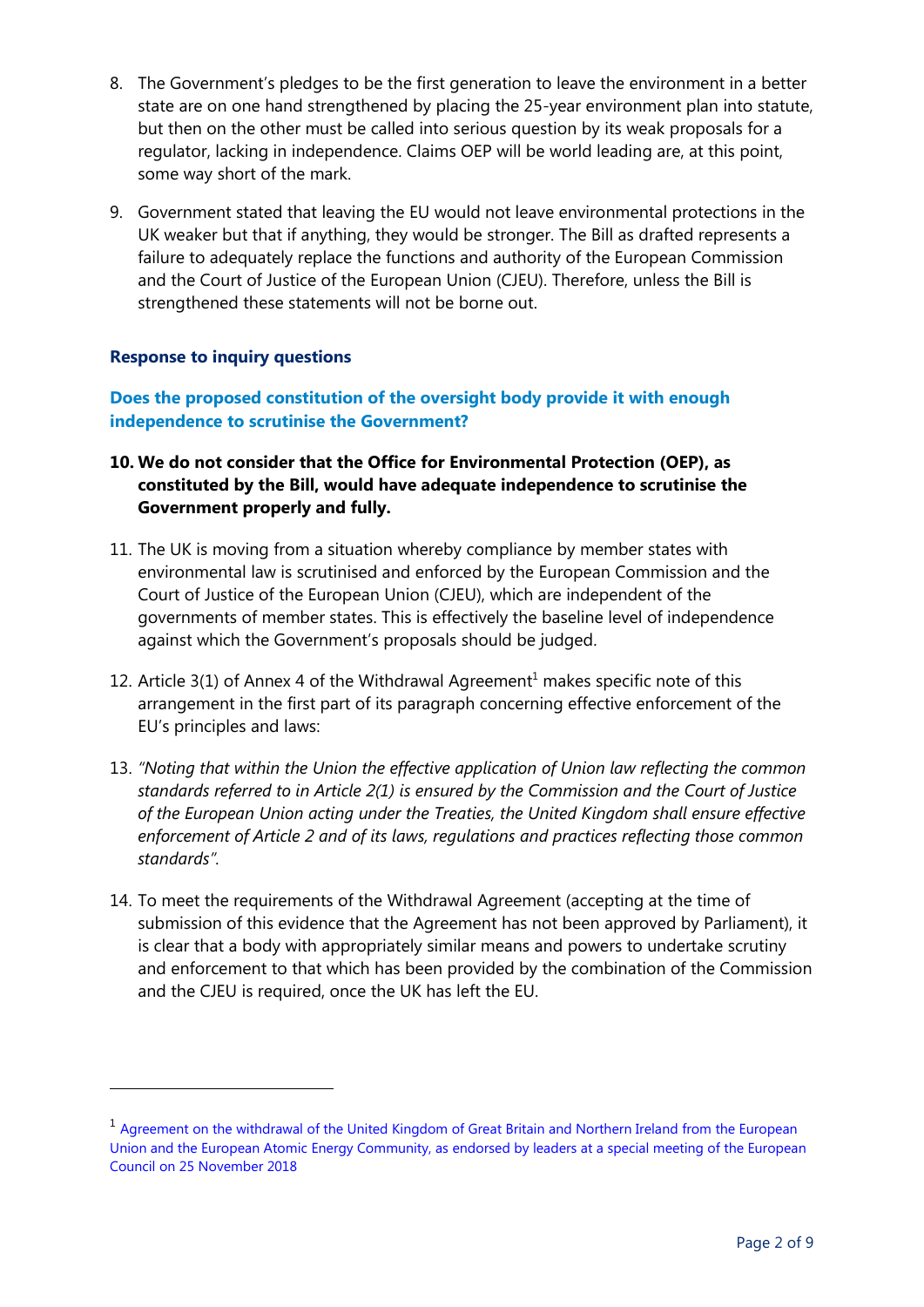- 15. Such functions and authority together have provided vital support and justice for UK society over the years, in forcing the Government to take action on persistent pollution contraventions relating to issues including water and air quality. The Commission and CJEU's independence from UK government, but their authority over it, have been vital factors in forcing it to act.
- 16. Government has justified its approach in the Bill in its response to its summer 2018 consultation<sup>2</sup>. It argues "The draft Bill includes objectives for the OEP to perform its duties *objectively, impartially, proportionately and transparently (Clause 12(1)). This will ensure that the body is independent of government (and other bodies) and capable of holding it to account."*
- 17. We would argue that, in practice, the independence of the body rests on more than this one clause. For example, as proposed in the Bill, the Secretary of State will appoint the OEP's Chair and non-executives and control its budget. The funding of the body, its senior representatives, and therefore its ability to act effectively, will be at the whim of current and future governments, with Parliament having no direct oversight.
- 18. The National Audit Office<sup>3</sup> state that: "ALBs typically meet at least one of the following *three Cabinet Office tests: (i) they perform a technical function; (ii) their activities require political impartiality; or (iii) they need to act independently to establish facts."* All are potentially relevant to the OEP. However, it also notes that ALBs are central government bodies that carry out discrete functions on behalf of departments, but which are controlled or owned by them.
- 19. Given the Secretary of State's control over non-executive members and budgets (Schedule, clause 9), OEP will effectively be controlled and owned by Defra. We do not consider that this is appropriate (given that there could well be instances where Defra itself may need to be subject to scrutiny and enforcement by the OEP) as it could compromise independent and objective investigation.
- 20. An alternative to an ALB would be a Parliamentary Body. Cabinet Office<sup>4</sup> states that Parliamentary Bodies: *"often deliver functions or services that are viewed as of particular importance to Parliament, or requiring even greater distance from ministerial control. They are often set up with similar structures and powers as other public bodies, though their governance processes are usually more focussed on political independence and accountability to Parliament."* And that *"In some instances parliamentary bodies have been set up to assist in scrutinising the government"*. Examples are given as the National Audit Office or the Independent Parliamentary Standards Authority.

<sup>&</sup>lt;sup>2</sup> [Defra. Environmental Principles and Governance after the United Kingdom leaves the European Union:](https://assets.publishing.service.gov.uk/government/uploads/system/uploads/attachment_data/file/767284/env-principles-consult-sum-resp.pdf) Summary [of responses and government response.](https://assets.publishing.service.gov.uk/government/uploads/system/uploads/attachment_data/file/767284/env-principles-consult-sum-resp.pdf) December 2018

<sup>&</sup>lt;sup>3</sup> [National Audit Office. Departments' oversight of arm's](https://www.nao.org.uk/wp-content/uploads/2016/05/Departments-oversight-of-arms-length-bodies-a-comparative-study.pdf)-length bodies: a comparative study. July 2016.

<sup>&</sup>lt;sup>4</sup> [Cabinet Office. Classification of Public Bodies: Guidance for Departments. April 2016](file:///C:/Users/heatherj/AppData/Local/Microsoft/Windows/Temporary%20Internet%20Files/Content.Outlook/9WU42BMF/Classification%20Of%20Public%20Bodies:)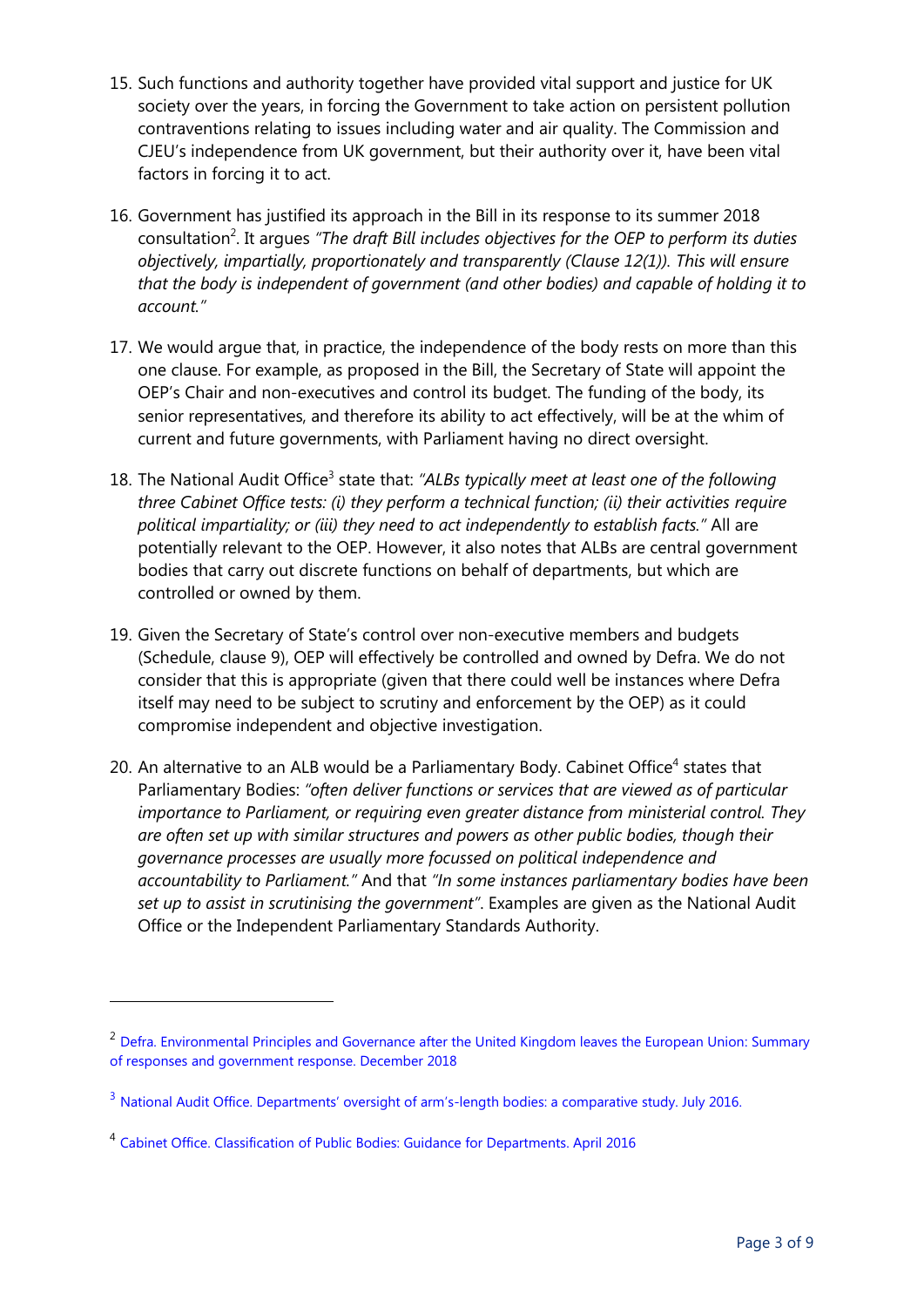- 21. There is clear evidence of the fate of supposedly 'independent' ALBs which are outspoken and challenge Government, such as the Sustainable Development Commission and the Royal Commission on Environmental Pollution. Both undertook respected and forwardthinking work on sustainability and the environment, which saved government money<sup>5</sup>. Yet these were closed in 2011. Other NDPBs, such as the Environment Agency, have gone from being able to speak independently of government when established, to being fully aligned members of the 'Defra family' now.
- 22. For the sake of current and future generations, the OEP must be protected from such political interference and straightjacketing.
- 23. As proposed, OEP will be too close to Government and therefore its ability to act truly independently will be considerably constrained. It is difficult to see how this is not in immediate conflict with the Withdrawal Agreement because in this guise it would not be able to guarantee the required effective enforcement of Article 2 of the Agreement.
- 24. We therefore strongly consider that the most appropriate form for OEP should be a Parliamentary Body (an Entity Set Up by and Accountable to Parliament)<sup>6</sup>.
- 25. Failing any ability to alter the provisions in the Bill this significantly, there may be an alternative model: The Institute for Government<sup>7</sup> has in the past proposed an alternative class of body for whom independence and parliamentary accountability are paramount, and where the function relates to regulation, standards and independence as a watchdog: Independent Public Interest Body. This recommendation was supported by the Public Administration Select Committee in 2014<sup>8</sup>.
- 26. We consider that such a class of body could also be appropriate for OEP, if a Parliamentary Body is refused, although the recommendations on such taxonomy of bodies was, we understand, not taken forward by Government.
- 27. The Bill's Impact Statement cites establishment of such an independent body as constitutionally inappropriate and without precedent. We do not agree with the former and government has not given a clear justification for this assertion.
- 28. On the issue of precedent, Government has not been shy in trumpeting the OEP as *"world*  leading<sup>, 8</sup>. We would suggest that to be world leading, there would need to be an element

<sup>5</sup> [Sustainable Development Commission. Becoming the Greenest Government Ever: Government progress against](http://www.sd-commission.org.uk/publications.php@id=1097.html)  [the sustainable operations on the government estate targets 2009. July 2010](http://www.sd-commission.org.uk/publications.php@id=1097.html)

<sup>&</sup>lt;sup>6</sup> [Cabinet Office. Classification of Public Bodies: Guidance for Departments. April 2016](https://ciwem-my.sharepoint.com/personal/alastair_ciwem_org_uk/Documents/Policy%20&%20Technical/Consultations/EAC%20Environment%20Bill%20(Principles%20and%20Governance)/Classification%20Of%20Public%20Bodies:)

<sup>&</sup>lt;sup>7</sup> [Institute for Government, 2010. Read Before Burning:](https://www.instituteforgovernment.org.uk/sites/default/files/publications/Read%20before%20burning.pdf) Arm's length government for a new administration.

<sup>&</sup>lt;sup>8</sup> Public Administration Select Committee. Who's accountable? Relationships between Government and arm's [length bodies. November 2014.](https://publications.parliament.uk/pa/cm201415/cmselect/cmpubadm/110/110.pdf)

<sup>&</sup>lt;sup>9</sup> [Rt Hon Michael Gove MP. Environment Secretary sets out plans](https://www.gov.uk/government/speeches/environment-secretary-sets-out-plans-to-enhance-environmental-standards) to enhance environmental standards. November [2017.](https://www.gov.uk/government/speeches/environment-secretary-sets-out-plans-to-enhance-environmental-standards)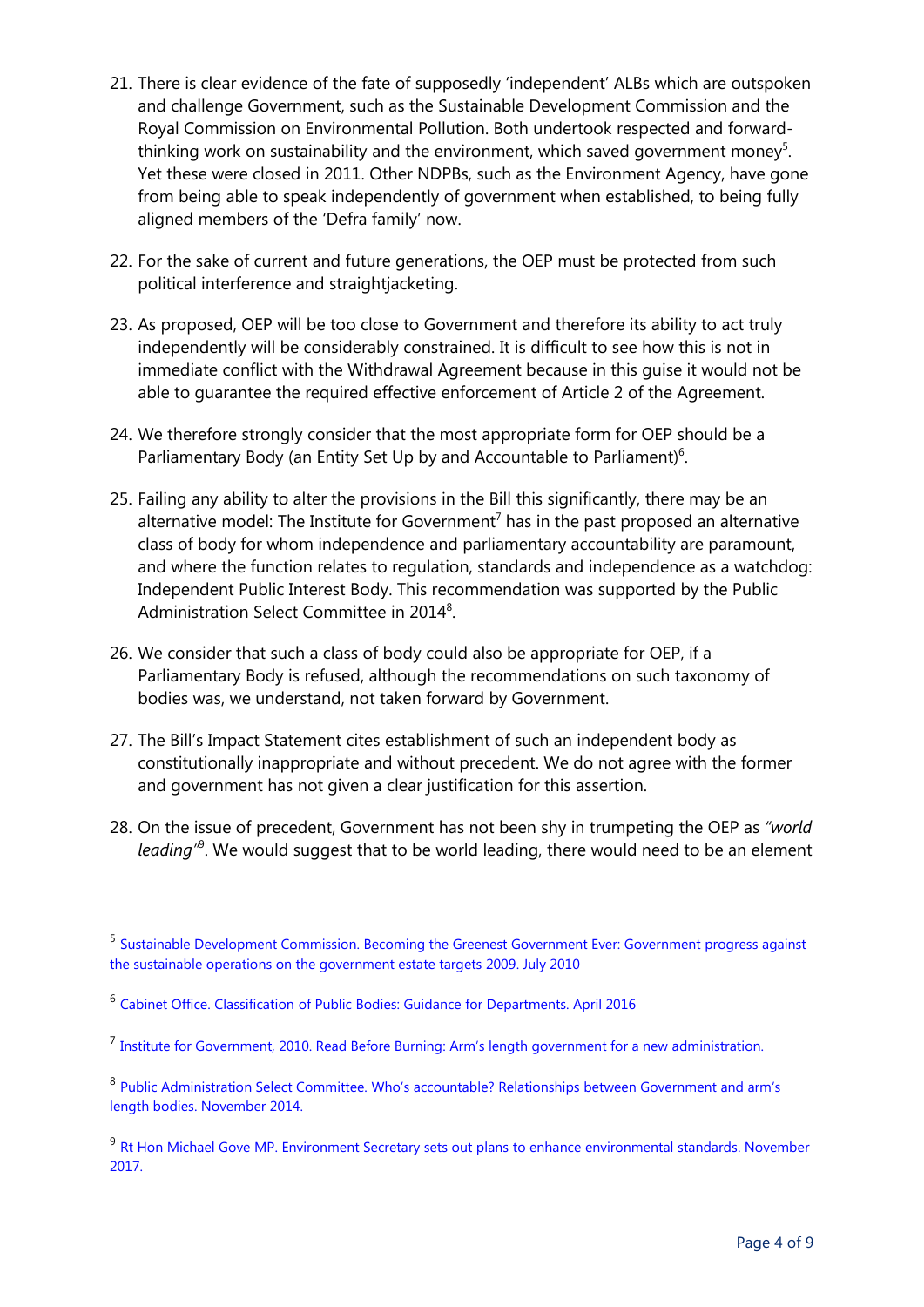of the novel about OEP and thus absence of precedent should not be an obstacle if a particular constitution for the body is necessary.

## **Does the proposed oversight body have the appropriate powers to take 'proportionate enforcement action'?**

### **29. Broadly, we consider that the draft Bill affords appropriate powers to the OEP. However, there may be some opportunities where these could be improved.**

- 30. We welcome the provision that the OEP will have powers to take all public authorities (including central government) to court over their implementation of environmental law; a positive change since the Defra consultation in 2018.
- 31. We consider that the powers given to the OEP broadly represent an appropriate process of escalation. We recognise the importance of allowing public authorities to respond to notices issued by OEP to state whether they agree (or not) with the decision. We would suggest however that Clause 23(4) should be strengthened to require that the authority must provide an evidenced justification for its position in the event that it disagrees and proposes not to take the steps set out in the notice.
- 32. It is then right that any decision by a public authority not to carry out steps set out in a notice should ultimately be liable to challenge through the courts, via judicial review. The OEP should be adequately resourced and empowered to bring judicial review proceedings effectively and swiftly.
- 33. The Withdrawal Agreement requires that administrative and judicial proceedings are available to enable effective and timely action for both public bodies and the public in response to violations, and that "*any sanctions are effective, proportionate and dissuasive and have a real and deterrent effect*" 10 .
- 34. We have previously called for the OEP to have the power to issue fines. We do consider that fines would facilitate an effective and important deterrent effect, and that fines of a significant scale should be possible at an appropriate point in proceedings. However, there is likely to be a legal position on precisely where in the process the use of fines would be most effective and appropriate, and we are not qualified to provide an opinion on whether this should be before, or after, recourse to the courts.
- 35. Any fines levied should be used, under the scrutiny of the OEP, to rectify the failings in question and should be proportionate in scale to doing so.

#### **Are there any conflicts of interest or overlap with existing government bodies?**

 $\overline{a}$ 

**36. We would suggest that the biggest overlap with existing government bodies is with the Committee on Climate Change (CCC), however this could be made more beneficial by adjusting the OEP's remit.**

<sup>&</sup>lt;sup>10</sup> Agreement on the withdrawal of the United Kingdom of Great Britain and Northern Ireland from the European [Union, November 2018.](https://assets.publishing.service.gov.uk/government/uploads/system/uploads/attachment_data/file/759019/25_November_Agreement_on_the_withdrawal_of_the_United_Kingdom_of_Great_Britain_and_Northern_Ireland_from_the_European_Union_and_the_European_Atomic_Energy_Community.pdf)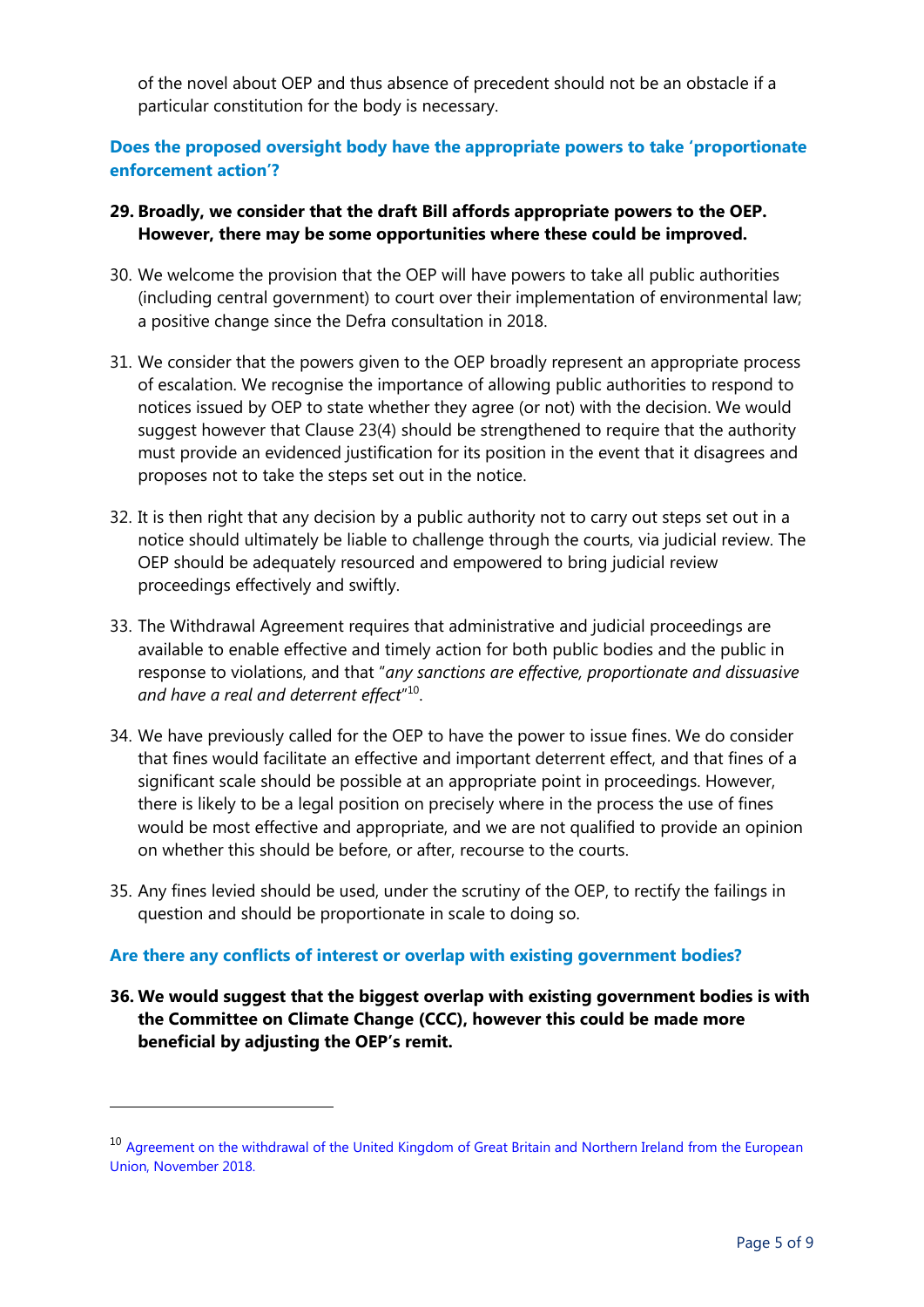- 37. We agree that the CCC should remain the point of scrutiny and advice for domestic climate change policy. This is established in law and is working effectively, at least in relation to climate change mitigation. However, it is a glaring omission that the OEP explicitly does not have enforcement powers over climate change policy, which even the CCC have argued should be the case $^{11}$ .
- 38. Currently the European Commission has the power to enforce corrective action by member states to comply with EU targets, and as such 55% of greenhouse gas reductions expected by 2030 are derived from EU law and subject to CJEU enforcement<sup>12</sup>. Adding this remit to the OEP would be a significant step to making it genuinely world leading. Climate change mitigation policies often have multiple benefits for the environment, so it makes sense to give the OEP powers to enforce the advice of the CCC, offering a complete overview of environmental law (of which the Climate Change Act is a very significant piece).
- 39. Moreover, whilst the Climate Change Act is robust on climate change mitigation (typically decarbonisation, via the carbon budgets process), it is considerably lighter in relation to adaptation with the outcome that Government's approach to adaptation, characterised by the National Adaptation Programme, is unambitious and poorly developed. There would be a beneficial opportunity to enable the OEP to take a supporting role in driving improved action across Government on adaptation, particularly as there are public authorities (particularly local authorities) with major roles to play.
- 40. We would also emphasise that, in the context of climate change mitigation and adaptation, the exclusion of town and country planning and flooding from the OEP's remit is unhelpful.
- 41. Without the OEP's powers extending to climate change, or more powers being granted to the CCC, it is unclear how climate change mitigation and adaptation will be adequately enforced after Brexit<sup>13</sup>, leaving a gap in a very important part of environment policy and legislation.

# **As drafted are the principles legally enforceable? What will need to be included in the National Policy Statement to interpret the application of the principles?**

**42. We are concerned that as drafted, the Bill is not sufficiently robust on how the principles must be dealt with. We do not believe that that the requirement of Annex 4, Article 2 of the Withdrawal Agreement** *"respect the following principles in their respective environmental legislation"* **is properly reflected by the approach set out in the Bill.** 

<sup>&</sup>lt;sup>11</sup> [Committee on Climate Change. Letter to Rt Hon Michael Gove](file:///C:/Users/heatherj/AppData/Local/Microsoft/Windows/Temporary%20Internet%20Files/Content.Outlook/9WU42BMF/The%20new%20watchdog%20has%20the%20important%20power%20to%20be%20able%20to%20take%20public%20authorities%20to%20court,%20as%20CIWEM%20called%20for,%20but%20it%20does%20not%20have%20the%20power%20to%20issue%20fines,%20which%20leaves%20us%20to%20wonder%20what%20the%20deterrent%20is%20to%20comply%20with%20environmental%20law.) MP, 30<sup>th</sup> May 2018

<sup>&</sup>lt;sup>12</sup> Greener UK. [Why the Proposed New Environmental Body Should Enforce Climate Law.](https://greeneruk.org/sites/default/files/download/2018-10/Why_the_proposed_new%20environmental_body_should_enforce_climate_law_1.pdf) September 2018.

<sup>&</sup>lt;sup>13</sup> Greener UK. [Why the proposed new environmental body should enforce climate law. September 2018](https://greeneruk.org/sites/default/files/download/2018-10/Why_the_proposed_new%20environmental_body_should_enforce_climate_law_1.pdf)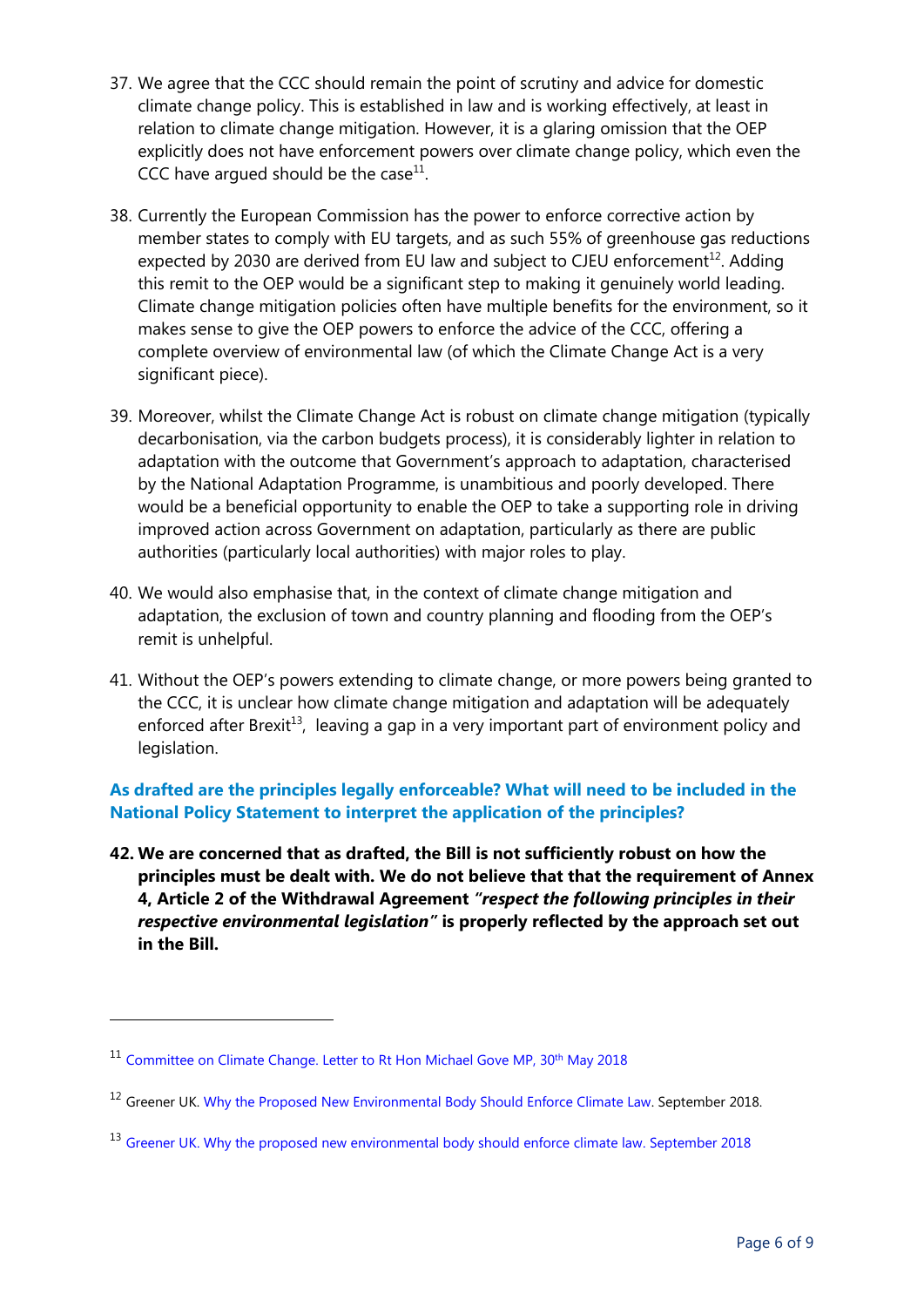- 43. The duty on Ministers to *"have regard to"* the policy statement allows for considerable discretion and potentially undermines this requirement. EU law states that in many instances, directives *"must"* be interpreted in line with certain principles, e.g. the CJEU has ruled $14$  that the Habitats Directive must be interpreted in line with the precautionary principle.
- 44. The Bill, in setting out a requirement for the policy statement to set context for the applicability of the principles, also appears to provide for considerable opportunity and discretion for the Secretary of State to affect the interpretation of the law. We would expect that the two should be read side by side to understand and establish an enforceable regulation. Without the ability to assess a draft policy statement at this point it is hard to get a complete picture of how effective and how enforceable the principles will be.
- 45. Article 191 of the Treaty of the Functioning of the European Union states that *"Union policy...shall be based on"* (the principles). The term *"shall be based on"* is considerably stronger than *"have regard to"*. As with our concerns regarding the constitution of the OEP, we consider that this wording is inadequate to meet the requirements of the Withdrawal Agreement.
- 46. Whilst there are welcome provisions that the policy statement must be consulted on and laid before parliament, the fact that the Secretary of State may at any time revise the policy statement adds in the potential for it to be amended according to the priorities of the government at a given point in time (which may not necessarily be best for the environment).
- 47. The Bill presently provides for considerable discretion on the part of Ministers. Clause 4 (2) provides for broad interpretation regarding whether or not environmental benefits and / or costs are significant. It will be essential that the policy statement provides some greater clarity on how this requirement may be interpreted, and that it safeguards against Ministers underplaying environmental benefits and overplaying costs, in order to minimise regard for the principles.
- 48. We strongly suggest that there should be an appropriate requirement for providing evidence to support such decisions. The policy statement should also set out the process by which such decisions may be challenged (again, we strongly suggest this should be an important role for the OEP, which should be able to challenge such a decision via its enforcement powers).
- 49. The CJEU has taken decisions on the application of the principles in relation to environmental law in the past. In future, this role will need to be provided by the OEP with recourse to the courts.

<sup>14</sup> [Court of Justice of the European Union. Judgment of the Court \(Grand Chamber\) in Case C127/02. 7 September](http://curia.europa.eu/juris/liste.jsf?language=en&num=C-127/02)  [2004.](http://curia.europa.eu/juris/liste.jsf?language=en&num=C-127/02)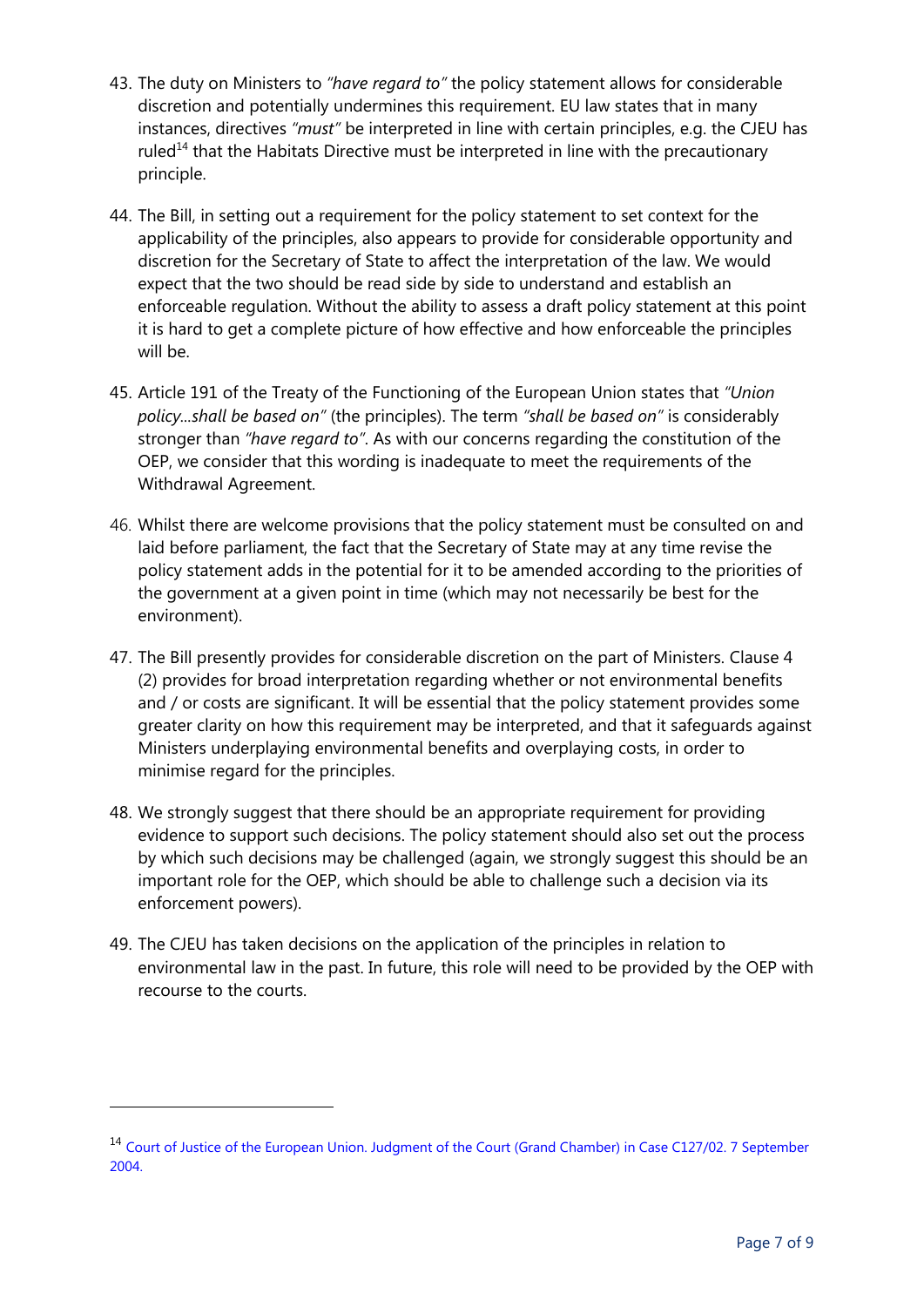#### **Does the Bill meet the government's commitment to non-regression from EU environmental standards?**

- 50. **As the UK leaves the European Union, the underpinning narrative from Government has been that if anything, the UK may wish to increase environmental standards, not reduce them. The Bill as drafted provides no guarantee that this will be the case.**
- 51. The Secretary of State told the Environmental Audit Committee in July<sup>15</sup> of *"ambition that the UK has, in some areas, to enhance or have a higher level of standards on the environment"*; that *"being different can sometimes mean being better"*; that *"I do believe that our environmental standards shouldn't be undermined"* and *"we want to use every means available to provide that guarantee and provide that reassurance"*.
- 52. Moreover, the Prime Minister informed the House of Commons on Monday  $21<sup>st</sup>$  January 2019 *"not only will we not erode protections for workers' rights and the environment, but we will ensure this country leads the way."* <sup>16</sup>
- 53. Such guarantee and reassurance is manifestly absent from the Bill at the present time. The Bill is silent on non-regression, except for saying the Government will consider the provisions of the Withdrawal Agreement ahead of publishing the final Bill.
- 54. In relation to non-regression, Article 2 (1) of the Withdrawal Agreement requires that *"the Union and the United Kingdom shall ensure that the level of environmental protection provided by law, regulations and practices is not reduced below the level provided by the common standards applicable within the Union and the United Kingdom at the end of the transition period".*
- 55. We welcome the provision that the environmental principles which have protected and enhanced our environment for decades will be embedded into legislation. However, the statement that Ministers will only have to 'have regard to' the policy statement on their implementation, and have the option to not apply the principles in circumstances as decided by the government, is an unacceptable loophole.
- 56. This loophole is, we consider, a regression to their status under EU law and could lead to a weakening from EU environmental standards. In order to maintain a similar status as under EU law, it would be more appropriate for Ministers to be compelled to 'act in accordance' with the policy statement.

 $15$  Environmental Audit Committee session on Environmental Principles and Governance consultation,  $11<sup>th</sup>$  July 2018

<sup>16</sup> [Commons Hansard, 21](https://hansard.parliament.uk/Commons/2019-01-21/debates/0FBF8F8F-E4B4-47A2-BD0A-958EFC89BD7E/LeavingTheEU?highlight=not%20erode%20protections%20workers%20rights#contribution-99B39557-ED82-420D-B124-FF83FC72F686)<sup>st</sup> January 2019